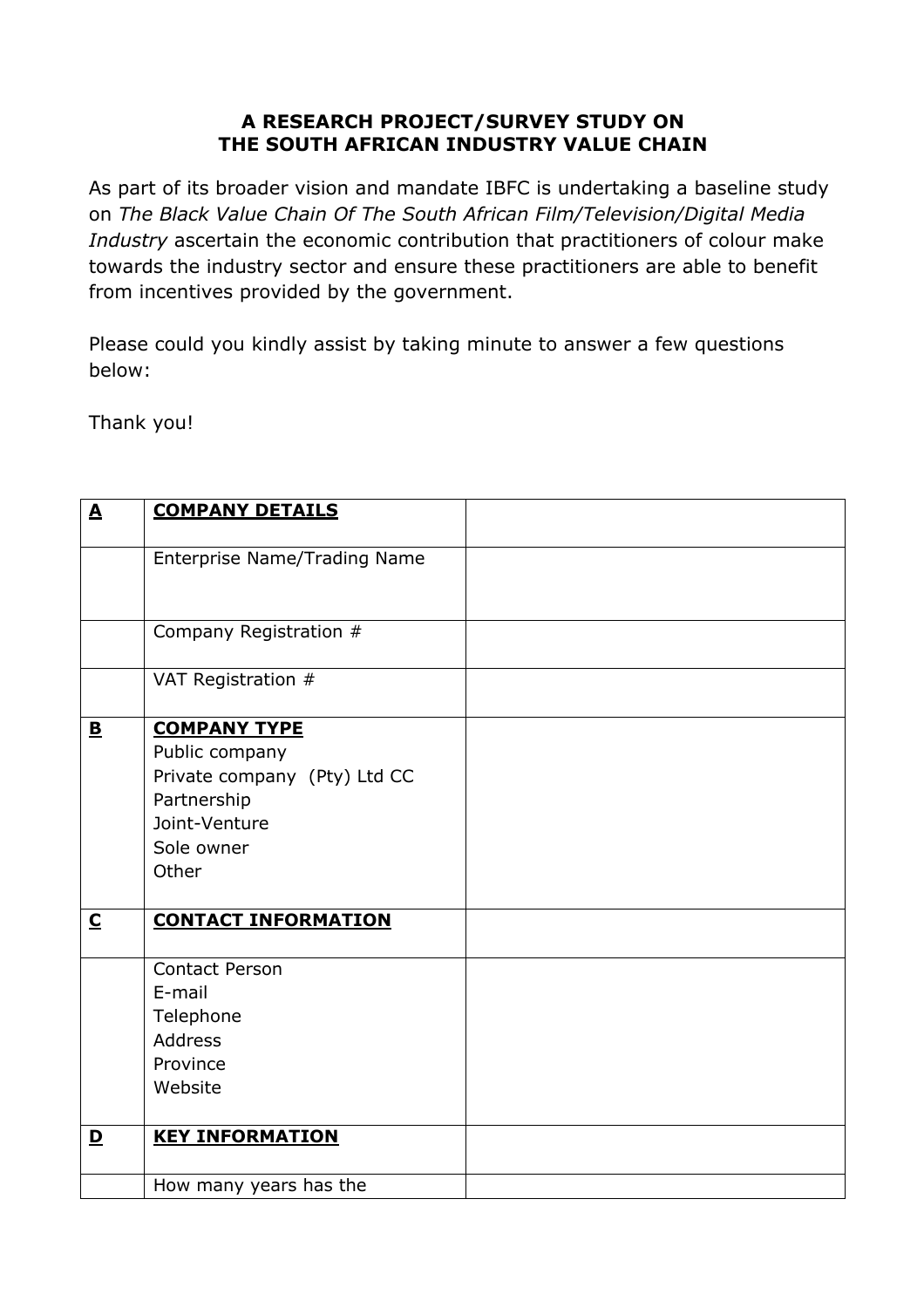| enterprise been operating?                                                                                                                                                                                                                                                                   |  |
|----------------------------------------------------------------------------------------------------------------------------------------------------------------------------------------------------------------------------------------------------------------------------------------------|--|
| What is the enterprise's Turnover<br>per annum?                                                                                                                                                                                                                                              |  |
| What is the current value of the<br>enterprise?                                                                                                                                                                                                                                              |  |
| What is the enterprise's total<br>number of full time employees ?                                                                                                                                                                                                                            |  |
| What is the enterprises total<br>number of contract employees<br>employed for more than 3 months?                                                                                                                                                                                            |  |
| <b>BRIEF COMPANY BIO</b><br><b>Link to Showreel</b>                                                                                                                                                                                                                                          |  |
| <b>DIRECTORS AND STAFF</b>                                                                                                                                                                                                                                                                   |  |
| Primary Members / Directors                                                                                                                                                                                                                                                                  |  |
| Designation / Title                                                                                                                                                                                                                                                                          |  |
| Gender                                                                                                                                                                                                                                                                                       |  |
| Name/Surname                                                                                                                                                                                                                                                                                 |  |
| ID# (optional)                                                                                                                                                                                                                                                                               |  |
| Company Position                                                                                                                                                                                                                                                                             |  |
| <b>Mobile Numbers</b>                                                                                                                                                                                                                                                                        |  |
| Brief Bio/Link to show reel                                                                                                                                                                                                                                                                  |  |
| <b>Staff Details</b>                                                                                                                                                                                                                                                                         |  |
| <b>WHAT TYPE OF CONTENT DOES</b><br><b>YOUR COMPANY PRODUCE ?</b><br><b>Feature Films</b><br>Commercials<br>Documentaries<br>Telenovella<br><b>TV Drama</b><br><b>Variety Shows</b><br>Digital media productions and/or<br>convergent digital media<br>productions<br>Other (Please specify) |  |